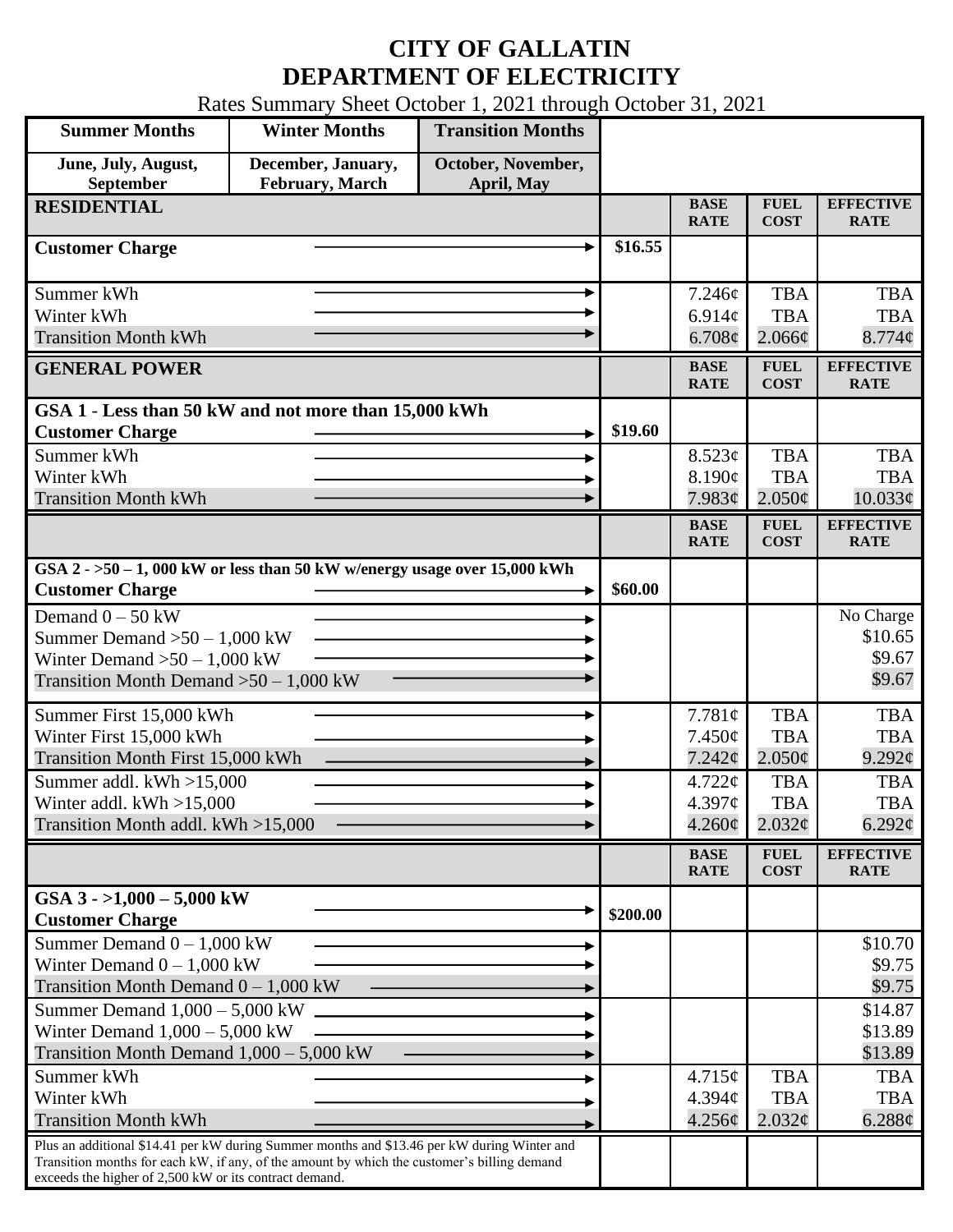| <b>Summer Months</b>                                                        | <b>Winter Months</b>                             | <b>Transition Months</b> |         |                  |                          |                          |
|-----------------------------------------------------------------------------|--------------------------------------------------|--------------------------|---------|------------------|--------------------------|--------------------------|
| June, July, August,                                                         | December, January,                               | October, November,       |         |                  |                          |                          |
| September<br>February, March<br>April, May<br><b>GENERAL POWER CONTINUE</b> |                                                  |                          |         | <b>BASE</b>      | <b>FUEL</b>              | <b>EFFECTIVE</b>         |
|                                                                             |                                                  |                          |         | <b>RATE</b>      | <b>COST</b>              | <b>RATE</b>              |
| <b>TD GSA</b>                                                               |                                                  |                          |         |                  |                          |                          |
| <b>Customer Charge</b>                                                      |                                                  |                          | \$1,500 |                  |                          |                          |
| <b>Onpeak Summer Demand</b>                                                 |                                                  |                          |         |                  |                          | \$10.95                  |
| <b>Onpeak Winter Demand</b>                                                 |                                                  |                          |         |                  |                          | \$9.99                   |
| <b>Onpeak Transition Month Demand</b>                                       |                                                  |                          |         |                  |                          | \$9.99                   |
| <b>Offpeak Excess of Contract Demand</b>                                    |                                                  |                          |         |                  |                          |                          |
| Summer                                                                      |                                                  |                          |         |                  |                          | \$10.95                  |
| Winter                                                                      |                                                  |                          |         |                  |                          | \$9.99                   |
| Transition                                                                  |                                                  |                          |         |                  |                          | \$9.99                   |
| <b>Max Demand</b>                                                           |                                                  |                          |         |                  |                          | \$5.23                   |
| <b>Onpeak Summer kWh</b>                                                    |                                                  |                          |         | 8.049¢           | <b>TBA</b>               | <b>TBA</b>               |
| <b>Onpeak Winter kWh</b>                                                    |                                                  |                          |         | 6.520¢           | <b>TBA</b>               | <b>TBA</b>               |
| <b>Onpeak Transition Month kWh</b>                                          |                                                  |                          |         | 5.115¢           | $2.057\phi$              | 7.172¢                   |
| Offpeak Summer kWh First 200 HUD                                            |                                                  |                          |         | $4.700\text{¢}$  | <b>TBA</b>               | <b>TBA</b>               |
| Offpeak Summer kWh Next 200 HUD                                             |                                                  |                          |         | $0.452\varphi$   | <b>TBA</b>               | <b>TBA</b>               |
| <b>Additional HUD</b>                                                       |                                                  |                          |         | 0.149¢           | <b>TBA</b>               | <b>TBA</b>               |
| Offpeak Winter kWh First 200 HUD                                            |                                                  |                          |         | 4.996¢           | <b>TBA</b>               | <b>TBA</b>               |
| Offpeak Winter kWh Next 200 HUD<br><b>Additional HUD</b>                    |                                                  |                          |         | 0.452¢           | <b>TBA</b>               | <b>TBA</b>               |
|                                                                             |                                                  |                          |         | 0.149¢<br>5.115¢ | <b>TBA</b><br>2.057¢     | <b>TBA</b><br>7.172¢     |
| Offpeak Transition kWh First 200 HUD                                        |                                                  |                          |         | .452 $\phi$      | 2.057¢                   | 2.509¢                   |
| Offpeak Transition kWh Next 200 HUD<br><b>Additional HUD</b>                |                                                  |                          |         | .149 $\phi$      | $2.057\phi$              | 2.206¢                   |
|                                                                             |                                                  |                          |         | <b>BASE</b>      | <b>FUEL</b>              | <b>EFFECTIVE</b>         |
|                                                                             |                                                  |                          |         | <b>RATE</b>      | <b>COST</b>              | <b>RATE</b>              |
| GSB Demands from $5,001 - 15,000$ kW                                        |                                                  |                          |         |                  |                          |                          |
| <b>Customer Charge</b>                                                      |                                                  |                          | \$1,500 |                  |                          |                          |
| Onpeak Summer Demand 5,000 - 15,000 kW                                      |                                                  |                          |         |                  |                          | \$10.87                  |
| Onpeak Winter Demand $5,000 - 15,000$ kW                                    |                                                  |                          |         |                  |                          | \$9.90                   |
|                                                                             | Onpeak Transition Month Demand 5,000 - 15,000 kW |                          |         |                  |                          | \$9.90                   |
| <b>Offpeak Excess of Contract Demand</b>                                    |                                                  |                          |         |                  |                          |                          |
| Summer                                                                      |                                                  |                          |         |                  |                          | \$10.87                  |
| Winter                                                                      |                                                  |                          |         |                  |                          | \$9.90                   |
| Transition                                                                  |                                                  |                          |         |                  |                          | \$9.90                   |
| <b>Max Demand</b>                                                           |                                                  |                          |         |                  |                          | \$5.21                   |
| <b>Onpeak Summer kWh</b>                                                    |                                                  |                          |         | 6.513¢           | <b>TBA</b>               | <b>TBA</b>               |
| <b>Onpeak Winter kWh</b>                                                    |                                                  |                          |         | 5.378¢           | <b>TBA</b>               | <b>TBA</b>               |
| <b>Onpeak Transition Month kWh</b>                                          |                                                  |                          |         | $3.990\phi$      | 1.979¢                   | 5.969¢                   |
| Offpeak Summer kWh First 200 HUD                                            |                                                  |                          |         | 4.022¢           | <b>TBA</b>               | <b>TBA</b>               |
| Offpeak Summer kWh Next 200 HUD                                             |                                                  |                          |         | 0.564¢           | <b>TBA</b>               | <b>TBA</b>               |
| <b>Additional HUD</b>                                                       |                                                  |                          |         | 0.223¢           | <b>TBA</b>               | <b>TBA</b>               |
| Offpeak Winter kWh First 200 HUD<br>Offpeak Winter kWh Next 200 HUD         |                                                  |                          |         | 4.244¢           | <b>TBA</b><br><b>TBA</b> | <b>TBA</b><br><b>TBA</b> |
| <b>Additional HUD</b>                                                       |                                                  |                          |         | 0.564¢<br>0.223¢ | <b>TBA</b>               | <b>TBA</b>               |
| Offpeak Transition kWh First 200 HUD                                        |                                                  |                          |         | 3.990¢           | 1.979¢                   | 5.969 $\phi$             |
| Offpeak Transition kWh Next 200 HUD                                         |                                                  |                          |         | 0.564¢           | 1.979¢                   | 2.543¢                   |
| <b>Additional HUD</b>                                                       |                                                  |                          |         | $0.223\phi$      | 1.979¢                   | $2.202\ell$              |
|                                                                             |                                                  |                          |         |                  |                          |                          |

## **Page 2 - Rates Summary Sheet October 1, 2021 through October 31, 2021**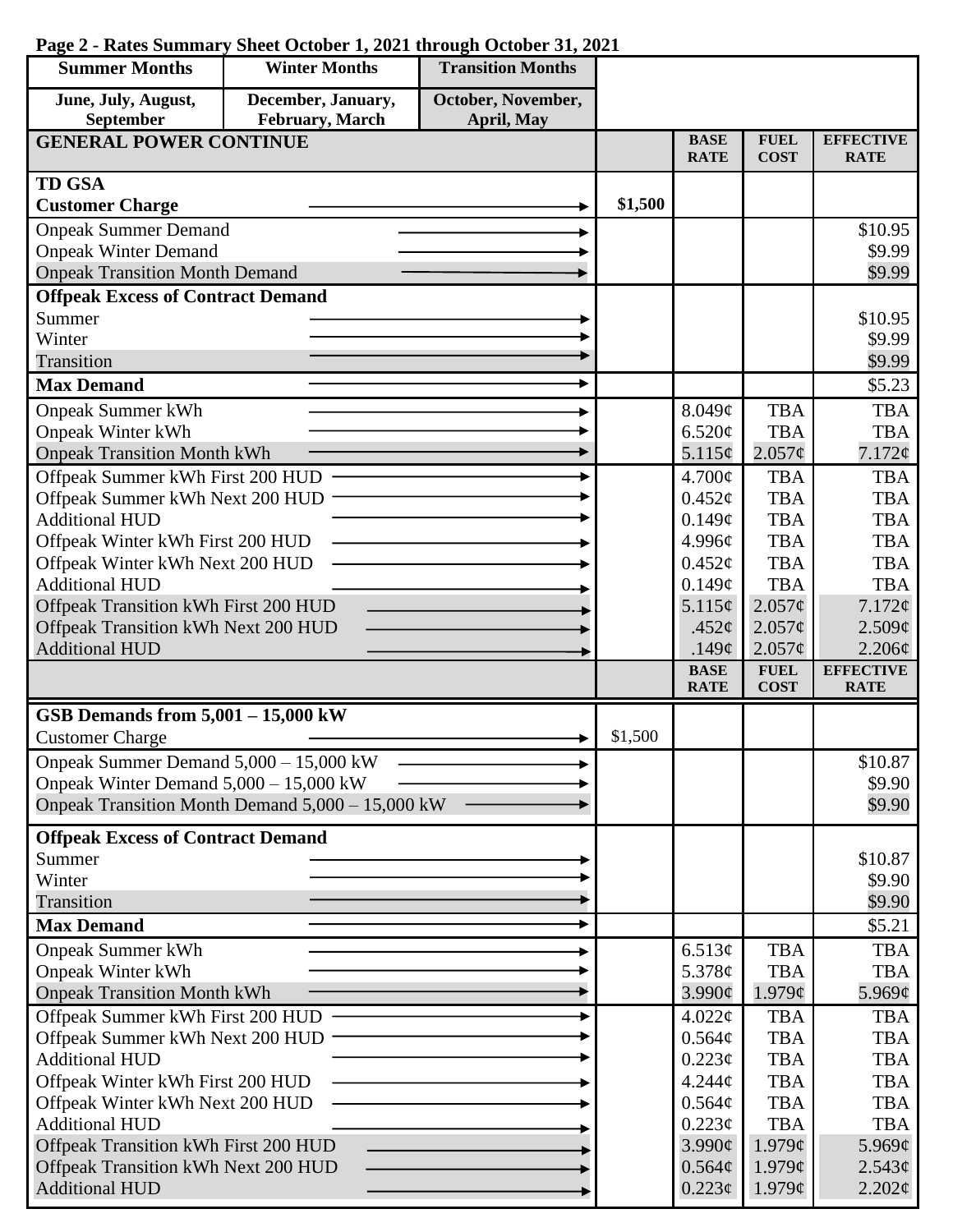| Page 3 - Rates Summary Sheet October 1, 2021 through October 31, 2021 |  |  |  |
|-----------------------------------------------------------------------|--|--|--|
|-----------------------------------------------------------------------|--|--|--|

| <b>Summer Months</b>                                                | <b>Winter Months</b> | <b>Transition Months</b> |         |                            |                            |                                 |
|---------------------------------------------------------------------|----------------------|--------------------------|---------|----------------------------|----------------------------|---------------------------------|
| June, July, August,                                                 | December, January,   | October, November,       |         |                            |                            |                                 |
| September                                                           | February, March      | April, May               |         |                            |                            |                                 |
| <b>GENERAL POWER CONTINUE</b>                                       |                      |                          |         | <b>BASE</b><br><b>RATE</b> | <b>FUEL</b><br><b>COST</b> | <b>EFFECTIVE</b><br><b>RATE</b> |
| MSB Demands greater than 5,000 kW                                   |                      |                          |         |                            |                            |                                 |
| <b>Customer Charge</b>                                              |                      |                          | \$1,500 |                            |                            |                                 |
| Onpeak Summer Demand > 5,000                                        |                      |                          |         |                            |                            | \$10.24                         |
| Onpeak Winter Demand > 5,000                                        |                      |                          |         |                            |                            | \$9.27                          |
| Onpeak Transition Month Demand > 5,000                              |                      |                          |         |                            |                            | \$9.27                          |
| <b>Max Demand</b>                                                   |                      |                          |         |                            |                            | \$2.26                          |
| <b>Offpeak Excess of Contract Demand</b>                            |                      |                          |         |                            |                            |                                 |
| Summer                                                              |                      |                          |         |                            |                            | \$10.24                         |
| Winter                                                              |                      |                          |         |                            |                            | \$9.27                          |
| Transition                                                          |                      |                          |         |                            |                            | \$9.27                          |
| <b>Onpeak Summer kWh</b>                                            |                      |                          |         | 5.779¢                     | <b>TBA</b>                 | <b>TBA</b>                      |
| <b>Onpeak Winter kWh</b>                                            |                      |                          |         | 4.639c                     | <b>TBA</b>                 | <b>TBA</b>                      |
| <b>Onpeak Transition Month kWh</b>                                  |                      |                          |         | 3.589¢                     | $1.925\phi$                | 5.514¢                          |
| Offpeak Summer kWh First 200 HU <del>D</del>                        |                      |                          |         | 3.279¢                     | <b>TBA</b>                 | <b>TBA</b>                      |
| Offpeak Summer kWh Next 200 HUD                                     |                      |                          |         | 0.310¢                     | <b>TBA</b>                 | <b>TBA</b>                      |
| <b>Additional HUD</b>                                               |                      |                          |         | $0.055\phi$                | <b>TBA</b>                 | <b>TBA</b>                      |
| Offpeak Winter kWh First 200 HUD<br>Offpeak Winter kWh Next 200 HUD |                      |                          |         | 3.502¢<br>0.310¢           | <b>TBA</b><br><b>TBA</b>   | <b>TBA</b><br><b>TBA</b>        |
| <b>Additional HUD</b>                                               |                      |                          |         | $0.055\phi$                | <b>TBA</b>                 | <b>TBA</b>                      |
| Offpeak Transition kWh First 200 HUD                                |                      |                          |         | 3.589¢                     | $1.925\ell$                | 5.514¢                          |
| Offpeak Transition kWh Next 200 HUD                                 |                      |                          |         | $0.310\phi$                | $1.925\phi$                | 2.235¢                          |
| <b>Additional HUD</b>                                               |                      |                          |         | $0.055\phi$                | 1.925¢                     | 1.980¢                          |
|                                                                     |                      |                          |         | <b>BASE</b>                | <b>FUEL</b>                | <b>EFFECTIVE</b>                |
|                                                                     |                      |                          |         | <b>RATE</b>                | <b>COST</b>                | <b>RATE</b>                     |
| MSD Demands greater than 25,000 kW                                  |                      |                          |         |                            |                            |                                 |
| <b>Customer Charge</b>                                              |                      |                          | \$1,500 |                            |                            |                                 |
| <b>Onpeak Summer Demand</b>                                         |                      |                          |         |                            |                            | \$10.24                         |
| <b>Onpeak Winter Demand</b>                                         |                      |                          |         |                            |                            | \$9.27                          |
| <b>Onpeak Transition Demand</b>                                     |                      |                          |         |                            |                            | \$9.27                          |
| <b>Max Demand</b>                                                   |                      |                          |         |                            |                            | \$1.64                          |
| <b>Offpeak Excess of Contract Demand</b>                            |                      |                          |         |                            |                            |                                 |
| Summer                                                              |                      |                          |         |                            |                            | \$10.24                         |
| Winter                                                              |                      |                          |         |                            |                            | \$9.27                          |
| Transition                                                          |                      |                          |         |                            |                            | \$9.27                          |
| <b>Onpeak Summer kWh</b>                                            |                      |                          |         | 5.440¢                     | <b>TBA</b>                 | <b>TBA</b>                      |
| <b>Onpeak Winter kWh</b>                                            |                      |                          |         | 4.298¢                     | <b>TBA</b>                 | <b>TBA</b>                      |
| <b>Onpeak Transition Month kWh</b>                                  |                      |                          |         | $3.248\phi$                | $1.925\phi$                | 5.173¢                          |
| Offpeak Summer kWh First 200 HUD                                    |                      |                          |         | 2.939¢                     | <b>TBA</b>                 | <b>TBA</b>                      |
| Offpeak Summer kWh Next 200 HUD                                     |                      |                          |         | 0.282¢                     | <b>TBA</b>                 | <b>TBA</b>                      |
| <b>Additional HUD</b>                                               |                      |                          |         | $0.223\phi$                | <b>TBA</b>                 | <b>TBA</b>                      |
| Offpeak Winter kWh First 200 HUD                                    |                      |                          |         | 3.161¢                     | <b>TBA</b><br><b>TBA</b>   | <b>TBA</b>                      |
| Offpeak Winter kWh Next 200 HUD<br><b>Additional HUD</b>            |                      |                          |         | 0.282¢<br>$0.223\phi$      | <b>TBA</b>                 | <b>TBA</b><br><b>TBA</b>        |
| Offpeak Transition kWh First 200 HUD                                |                      |                          |         | $3.248\phi$                | $1.925\phi$                | 5.173¢                          |
| Offpeak Transition kWh Next 200 HUD                                 |                      |                          |         | 0.282¢                     | $1.925\ell$                | $2.207\phi$                     |
| <b>Additional HUD</b>                                               |                      |                          |         | 0.223¢                     | $1.925\phi$                | $2.148\phi$                     |